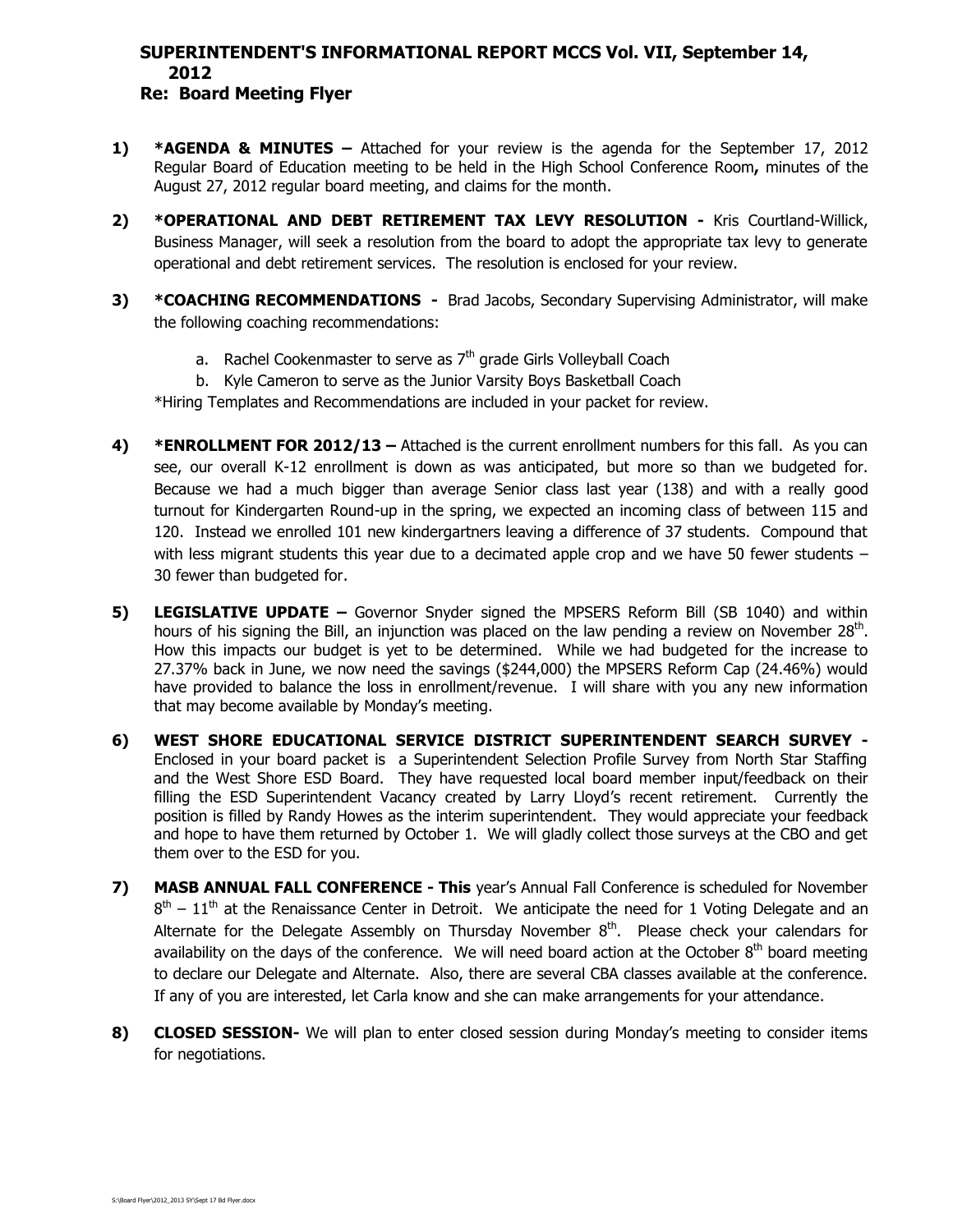# **MASON COUNTY CENTRAL SCHOOLS BOARD OF EDUCATION**

DISTRICT VISION STATEMENT:

Mason County Central Graduates will have the required skills to Successfully COMPETE in their global environment.

#### DISTRICT MISSION STATEMENT:

Our actions will inspire and equip students to excel.

### **Regular Meeting Agenda**

September 17, 2012

- I. CALL TO ORDER: President (7:00 p.m.)
- II. ROLL CALL: President
- III. CONSENT APPROVAL OF AGENDA
- IV. \*CONSENT AGENDA
	- a. Minutes
		- b. Claims
- V. DELEGATIONS, COMMUNICATIONS AND EXPRESSIONS FROM THE PUBLIC (30 minutes maximum; see attached citizen's participation sheet)
- VI. INFORMATIONAL REPORTS

a. Other

- VII. ADMINISTRATIVE REPORTS
	- a. High School Principal Brad Jacobs
	- b. Middle School Principal Kevin Kimes
	- c. Elementary Principal Chris Etchison
	- d. Business Manager Kris Courtland-Willick
	- e. Superintendent Jeff Mount
- VIII. BOARD REPORTS
	- a. President's Report Randy Saxton
	- IX. \*ACTION ITEMS
		- a. Operational & Debt Retirement Tax Levy Resolution Kris Courtland-Willick
		- b. Recommendation for  $7<sup>th</sup>$  Grade Girls Volleyball Coach Brad Jacobs
		- c. Recommendation for JV Boys Basketball Coach Brad Jacobs
	- X. ADDITIONAL EXPRESSIONS FROM THE PUBLIC (20 minutes maximum: see attached citizen's participation sheet).
	- XI. \*CLOSED SESSION
		- a. MCCEA Negotiations Jeff Mount
- XII. OTHER
- XIII. ADJOURNMENT \* \* Denotes Action